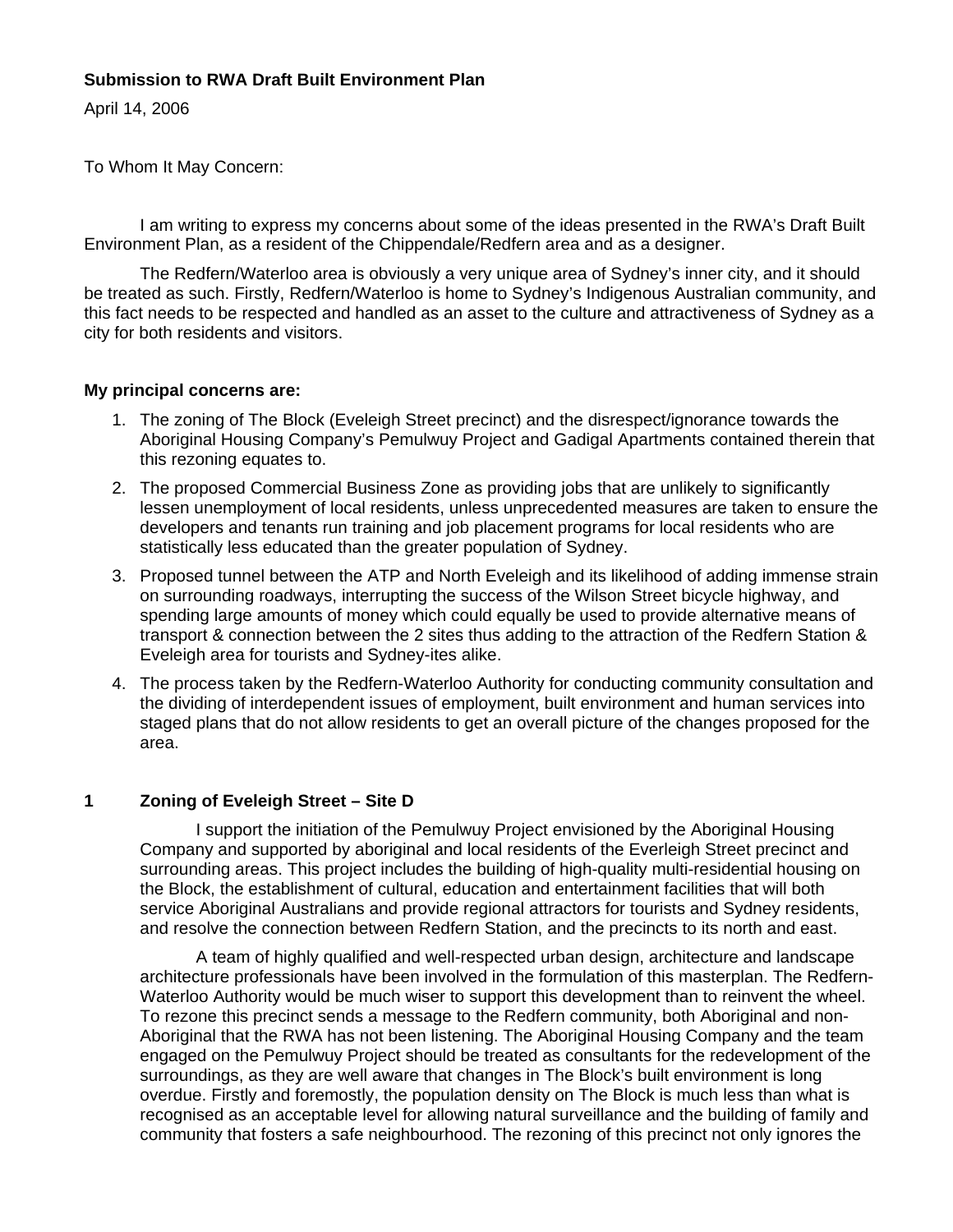ongoing work of the AHC and the Pemulwuy masterplan, but also makes parts of this plan come above the proposed floor-space ratios and therefore impossible to attract developers and make happen.

 The RWA is absolutely right in its evaluation of Redfern Station as an important transit hub – but why not go all the way, instead of transforming it into what appears to be another Bondi Junction. This is not in the least in lines with the character of Redfern Waterloo, and rather, needs to be given treatment as a place with huge potential to become a cultural regional attractor and hub for Aboriginal arts and culture for Australia.

#### **2 Commercial Business Zone – Site E**

 How will this be working to serve local residents through job creation? Jobs housed in office towers are likely to be largely for people with university degrees and not for people who have been disadvantaged by poor education. This seems to be an extension of the CBD, which lacks a well-considered approach to linking the downtown core and this new core via a revitalised Regent Street and Cleveland Street. 18 stories worth of well-paid workers will equate to a large amount of cars requiring significant amounts of parking, and putting strain on roads in the area. I would suggest that significant planning controls be placed on development requiring developers to design according to Best Practice sustainability principles – perhaps by setting a requirement for a minimum of 3-star rating with the GreenStar Rating System for all development – and requiring developers/tenants to put in place programs that: (a) encourage commuters to use public transport through incentives, and (b) train and employ local residents for a large proportion of the jobs they offer.

 Incentives to attract developers could include reduced prices on the land, meaning that the state government wouldn't make such a pretty penny, but that development would truly and genuinely contribute to the Redfern-Waterloo community, *and would pay for itself in the longterm* through a large increase in visitors to this and surrounding precincts who are eager to check out this world-class sustainable Redfern centre and Aboriginal Cultural venues adjacent.

 I would argue, and many would agree, that 'increasing wealth' to an area isn't enough – the trickle-down effect is inefficient and often unsuccessful in alleviating social and economic disadvantage. Environmental, social, cultural and financial well-being are all equally valued by the Redfern-Waterloo community, and it is the first 3 factors that draw residents of higher economic status to live in this area in the first place. Job creation needs to take a holistic approach, and strategies need to adopt forward-thinking measures that view built environment, job creation & human services as interdependent, along with environmental and social well-being.

### **3 Tunnel between ATP and North Eveleigh precincts – Site C to B**

 This will undoubtedly be used highly as a through-route for non-local traffic, and will put huge strain on the roads north of the trainline and south of King Street, and a King Street already suffocated with vehicle traffic. I understand the need to connect the two sites, but why not take a completely different approach. This suggestion would require further investigation by RWA and engineering & local/pedestrian traffic consultants, but initial ideas include several pedestrian bridges linking the sites at different convenient points thus making people park at the ATP and walk to the North Eveleigh Precinct, or a light-rail loop that services the 5 strategic sites surrounding Redfern Station, with the station as the principle entry point.

 The Wilson Street 'bike highway' is a hugely successful bike route and a great start to encouraging the level of bike commuting that is needed to ease the squeeze on inner city roads. This tunnel would be a step backwards for bike commuting in Sydney, and an increase in amenity for drivers.